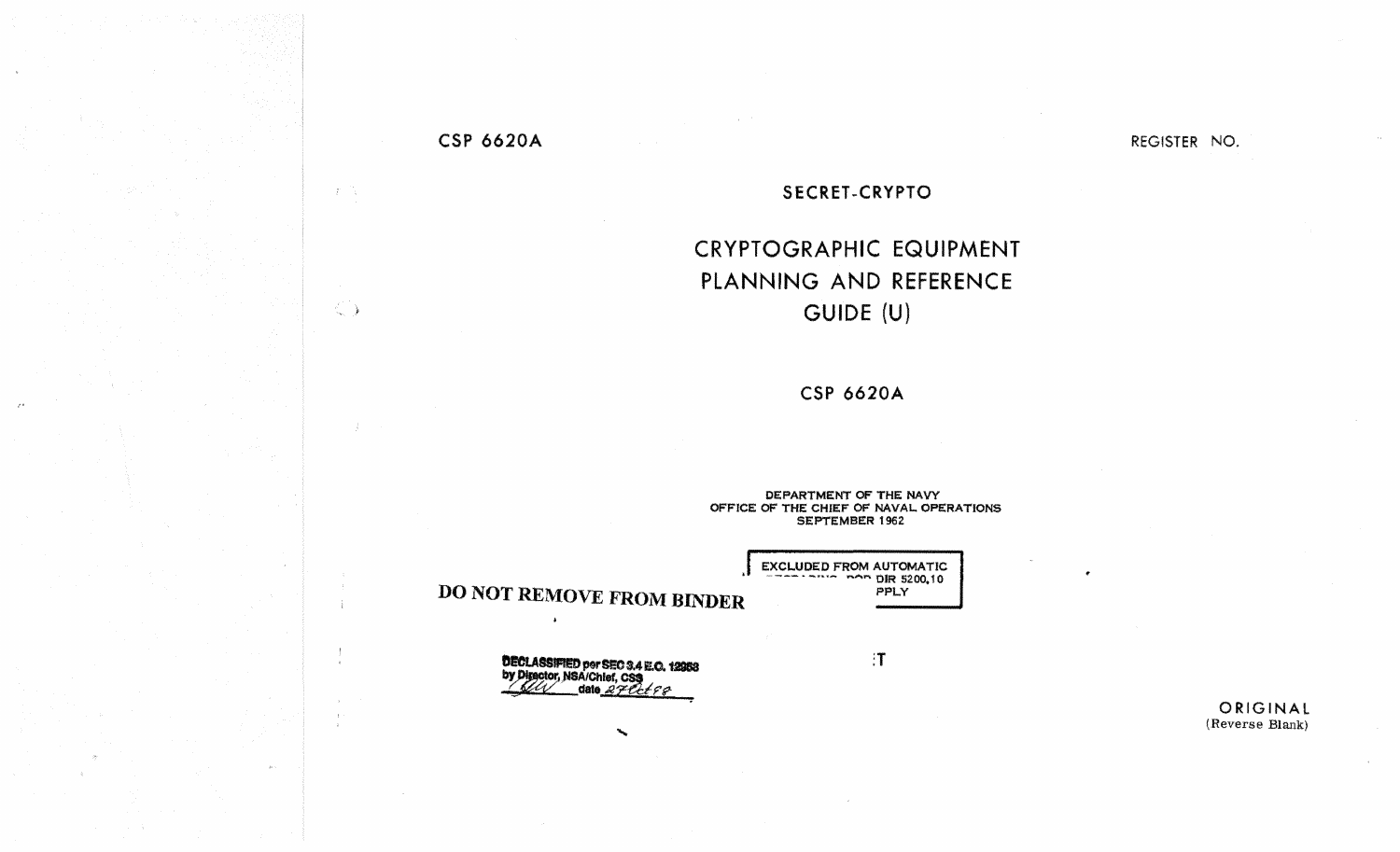$\mathcal{L}^{\mathcal{F}}$  .

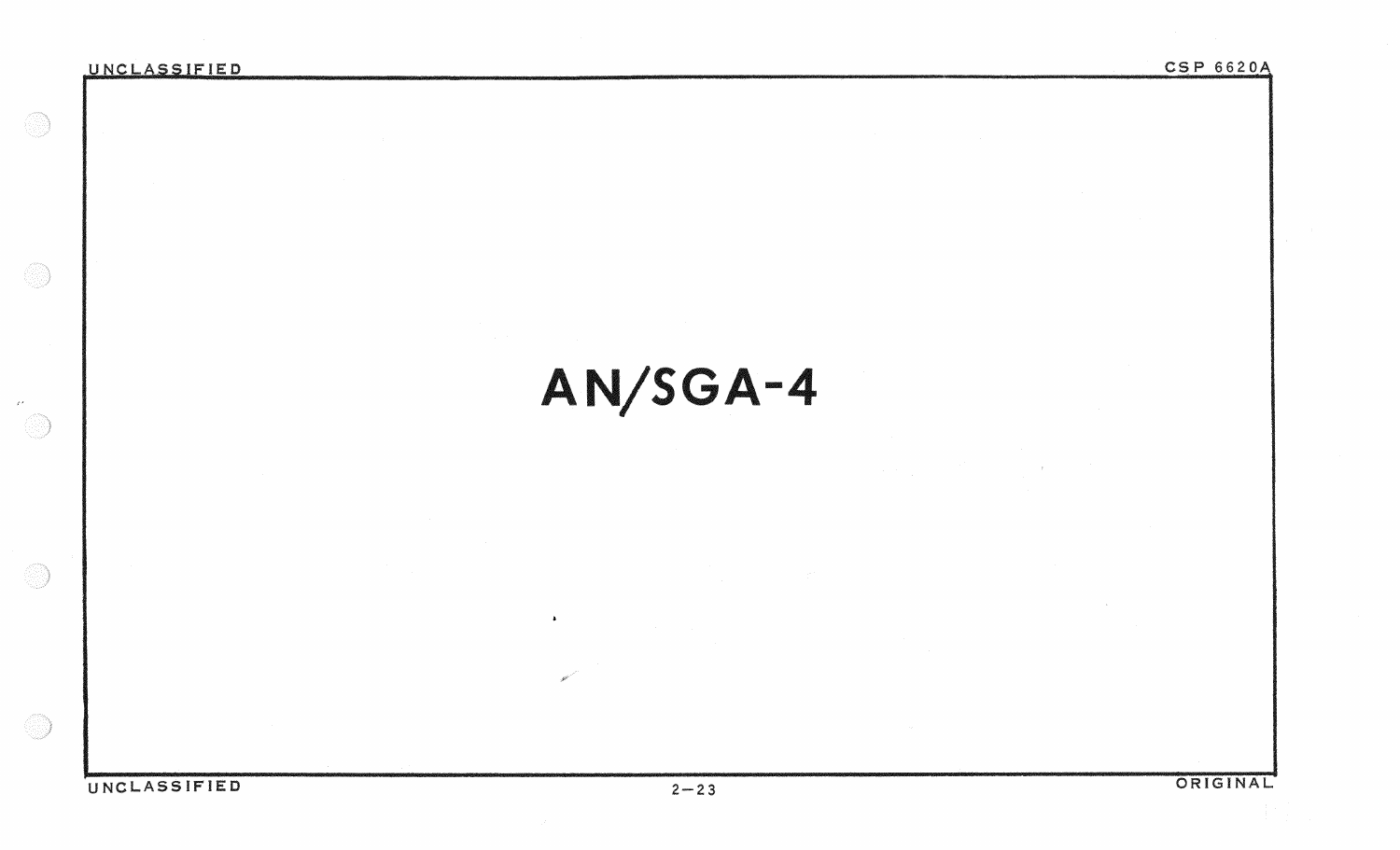# AN/SGA-4 TELETYPEWRITER GROUP

 $\mathbb{R}^{\mathbb{Z}}$ 

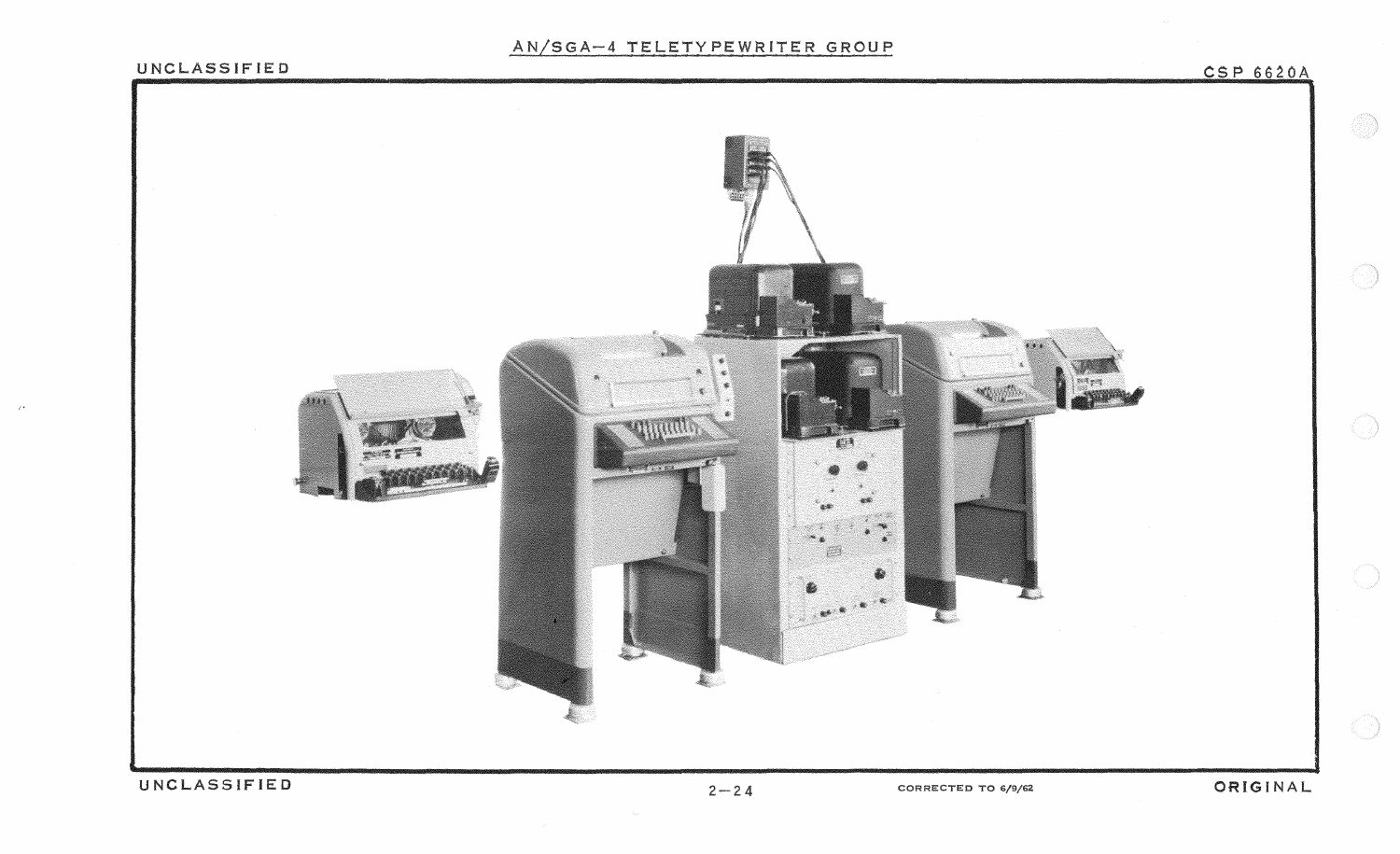# $AN/SGA-4$

| SECRET                                                          |                                                                                                                                                                                                                                                                                                                                                                                                                                                                                                                                                                                                                                                                                                   |                      |              |                       |                                                |                   |                      | CSP 6620A                                     |
|-----------------------------------------------------------------|---------------------------------------------------------------------------------------------------------------------------------------------------------------------------------------------------------------------------------------------------------------------------------------------------------------------------------------------------------------------------------------------------------------------------------------------------------------------------------------------------------------------------------------------------------------------------------------------------------------------------------------------------------------------------------------------------|----------------------|--------------|-----------------------|------------------------------------------------|-------------------|----------------------|-----------------------------------------------|
| <b>DESCRIPTION</b>                                              | A CONFIGURATION OF TELETYPEWRITER AND ANCILLARY EQUIPMENT DESIGNED EXPRESSLY FOR SHIPBOARD USE TO<br>PROVIDE FULL DUPLEX ON-LINE OPERATION IN THE PYTHON ONE-TIME TAPE CRYPTOSYSTEM, (MAY ALSO BE USED<br>OFF-LINE). IT IS CAPABLE OF PROVIDING SECURITY FOR POINT-TO-POINT (OR NETTED) SINGLE CHANNEL RADIO OR<br>WIRELINE CIRCUITS. ITS CRYPTO UNIT IS A SPECIAL TRANSMITTER DISTRIBUTOR (CSP-2699) USING ONE-TIME TAPE<br>AND THE SSM-33 SIGNAL MIXER UNIT, OPERATING SPEED IS 45.5 BAUD (60 WPM). (FOR FURTHER INFORMATION SEE THE<br>CSP-2699 AND SSM-33 SECTIONS).                                                                                                                          |                      |              |                       |                                                |                   |                      |                                               |
|                                                                 | THE CSP-2699 AND THE SSM-33 HAVE HIGHLY UNDESIRABLE RADIATION CHARACTERISTICS. AS RAPIDLY AS FEASIBLE<br>THEY WILL BE REPLACED BY THE HW-10 AND HW-19A EQUIPMENTS.                                                                                                                                                                                                                                                                                                                                                                                                                                                                                                                                |                      |              |                       |                                                |                   |                      |                                               |
|                                                                 | THE COMPLETE CONFIGURATION CONSISTS OF THE FOLLOWING COMPONENTS;                                                                                                                                                                                                                                                                                                                                                                                                                                                                                                                                                                                                                                  |                      |              |                       |                                                |                   |                      |                                               |
|                                                                 | $1 - PP-1646A/UG - power support$<br>$2 - TT-57/FG - transform 1 - MT-1952/SGA-4 - amount 1 - MT-1952/SGA-4 - amount 1 - MT-1952/SGA-4 - amount 1 - MT-1952/SGA-4 - amount 1 - MT-1952/SGA-4 - amount 1 - GM-1952/SGA-4 - amount 1 - GM-1952/SGA-4 - amount 1 - GM-1952/SGA-4 - amount 1 - GM-1952/SGA-4 - amount 1 - GM-1952/SGA-4 - amount 1 - GM-1952/SGA-4 - amount 1 - GM-1952/SGA-4 - amount 1 - GM-1952/SGA-$<br>$2 - TT-47/UG$ – model 28 Teletypewriters<br>$1 - C - 2192/UG - \tau$ eletypewriter control<br>$1 - SSM - 33 -$ signal mixer<br>2 - CSP-2699 - SPECIAL ONE-TIME TAPE TRANSMITTER DISTRIBUTORS<br>(USED WITH BUT NOT SUPPLIED AS A PART OF THE AN/SGA-4) (RPS DISTRIBUTED) |                      |              |                       |                                                |                   |                      |                                               |
| <b>STATUS</b>                                                   | IN USE.                                                                                                                                                                                                                                                                                                                                                                                                                                                                                                                                                                                                                                                                                           |                      |              |                       | <b>SPARE PARTS SUPPORT - ESO</b>               |                   |                      |                                               |
| <b>TRAINING</b>                                                 | NO SPECIALIZED TRAINING REQUIRED.                                                                                                                                                                                                                                                                                                                                                                                                                                                                                                                                                                                                                                                                 |                      |              |                       |                                                |                   |                      |                                               |
| <b>CRYPTOSYSTEM</b>                                             | <b>PYTHON</b>                                                                                                                                                                                                                                                                                                                                                                                                                                                                                                                                                                                                                                                                                     |                      |              |                       |                                                |                   |                      |                                               |
| <b>CLASSIFICATION</b>                                           | <b>EQUIPMENT: UNCLASSIFIED</b><br>KEYING MATERIAL; SECRET-CRYPTO<br>TRAFFIC:<br>LIMITED TO SECRET AND BELOW BECAUSE OF THE UNDESIRABLE RADIATION CHARACTERISTICS OF THE CSP-2699 AND SSM-33.                                                                                                                                                                                                                                                                                                                                                                                                                                                                                                      |                      |              |                       |                                                |                   |                      |                                               |
| <b>PUBLICATIONS</b>                                             | MAINTENANCE: SSM-33: AIR FORCE T.O. 31-W-4-4-18-13<br>CSP-2699: ARMY TM 11-2222 (ARMY DESIGNATION FOR THE CSP-2699 IS TT-21/FG (SIGTOT))<br><b>OPERATING:</b><br>CSP-6605, KAO-8 (BOTH CONFIDENTIAL-CRYPTO)                                                                                                                                                                                                                                                                                                                                                                                                                                                                                       |                      |              |                       |                                                |                   |                      |                                               |
| <b>PROCUREMENT</b>                                              | SEE PAGES PERTAINING TO COMPONENT EQUIPMENTS                                                                                                                                                                                                                                                                                                                                                                                                                                                                                                                                                                                                                                                      |                      |              |                       |                                                |                   |                      |                                               |
| <b>PHYSICAL</b><br><b>CHARACTERISTICS</b><br>(MAJOR COMPONENTS) | <b>COMPONENT</b>                                                                                                                                                                                                                                                                                                                                                                                                                                                                                                                                                                                                                                                                                  | <b>HEIGHT</b>        | <b>WIDTH</b> | <b>DEPTH</b>          | <b>WEIGHT</b>                                  | <b>VOLTAGE</b>    | <b>POWER</b>         | <b>REMARKS</b>                                |
|                                                                 | PP-1646A/UG                                                                                                                                                                                                                                                                                                                                                                                                                                                                                                                                                                                                                                                                                       | $7 \text{ N}$        | $19$ in.     | $9 \text{IN}_\bullet$ | $41$ LBS.                                      |                   | 230 WATTS            | A COMPLETE AN/SGA-4<br>CONFIGURATION REQUIRES |
|                                                                 | $TT-57/FG$                                                                                                                                                                                                                                                                                                                                                                                                                                                                                                                                                                                                                                                                                        | $91/2$ IN.           | $83/4$ in.   | $163/4$ in.           | $30$ LBS. EA.                                  | 115<br>$(60$ CPS) | 65 WATTS EA.         | APPROXIMATELY 73.5 CUBIC                      |
|                                                                 | $TT-159/UG$                                                                                                                                                                                                                                                                                                                                                                                                                                                                                                                                                                                                                                                                                       | $12 \frac{3}{4}$ in. | $18$ $N2$    | $211/2$ in.           | 70 LBS. EA.                                    |                   | 125 WATTS EA.        | FEET.                                         |
|                                                                 | $TT-47/UG$                                                                                                                                                                                                                                                                                                                                                                                                                                                                                                                                                                                                                                                                                        | 40 $1/2$ IN.         | $201/2$ IN.  | $181/2$ IN.           | 120 LBS. EA.                                   |                   | 110 WATTS EA.        |                                               |
|                                                                 | $SSM-33$                                                                                                                                                                                                                                                                                                                                                                                                                                                                                                                                                                                                                                                                                          | $101/2$ IN.          | 19 IN.       | 8 <sub>IN</sub>       | $25$ LBS.                                      |                   | 96 WATTS             |                                               |
|                                                                 | $CSP-2699$                                                                                                                                                                                                                                                                                                                                                                                                                                                                                                                                                                                                                                                                                        | $81/2$ in.           | $15$ IN.     | 9 <sub>IN</sub>       | $\frac{28 \text{ } \text{LBS}}{\text{APPROX}}$ |                   | 65 WATTS EA.         |                                               |
|                                                                 | <b>TOTAL</b>                                                                                                                                                                                                                                                                                                                                                                                                                                                                                                                                                                                                                                                                                      |                      |              |                       | $742$ LBS.                                     |                   | <b>1056 WATTS</b>    |                                               |
| <i>errort</i>                                                   |                                                                                                                                                                                                                                                                                                                                                                                                                                                                                                                                                                                                                                                                                                   |                      |              | 2.7 <sub>m</sub>      |                                                |                   | CORRECTED TO 5/28/62 | <b>AMIAINAI</b>                               |

SECRET

 $\mathcal{F}^{\mathbf{y}}$  . 

 $\sim 10^{-1}$ 

ORIGINAL